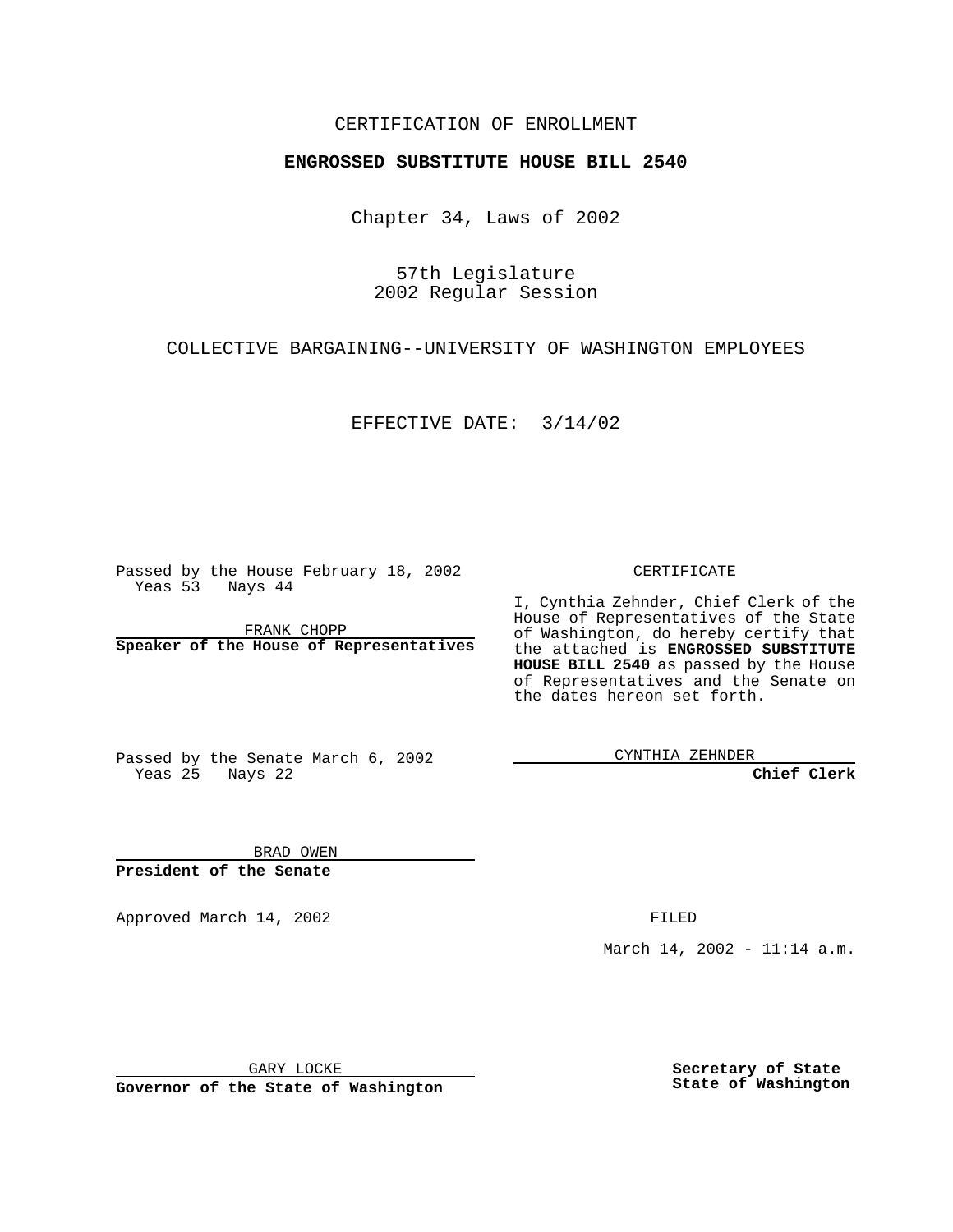## **ENGROSSED SUBSTITUTE HOUSE BILL 2540** \_\_\_\_\_\_\_\_\_\_\_\_\_\_\_\_\_\_\_\_\_\_\_\_\_\_\_\_\_\_\_\_\_\_\_\_\_\_\_\_\_\_\_\_\_\_\_

\_\_\_\_\_\_\_\_\_\_\_\_\_\_\_\_\_\_\_\_\_\_\_\_\_\_\_\_\_\_\_\_\_\_\_\_\_\_\_\_\_\_\_\_\_\_\_

Passed Legislature - 2002 Regular Session

## **State of Washington 57th Legislature 2002 Regular Session**

**By** House Committee on Commerce & Labor (originally sponsored by Representatives Conway, Kenney, Wood, Chase, Cooper, Fromhold, Lysen, Campbell, Hunt, Veloria, Cody, Simpson, Haigh, Dickerson, Miloscia, Ogden, Quall, McIntire, Schual-Berke, Santos, McDermott and Kirby)

Read first time 02/06/2002. Referred to Committee on .

 AN ACT Relating to collective bargaining for University of Washington employees who are enrolled in academic programs; adding a new section to chapter 41.56 RCW; creating a new section; and declaring an emergency.

BE IT ENACTED BY THE LEGISLATURE OF THE STATE OF WASHINGTON:

 NEW SECTION. **Sec. 1.** (1) This act is intended to promote cooperative labor relations between the University of Washington and the employees who provide instructional, research, and related academic services, and who are enrolled as students at the university by extending collective bargaining rights under chapter 41.56 RCW and using the orderly procedures administered by the public employment relations commission. To achieve this end, the legislature intends that under chapter 41.56 RCW the university will exclusively bargain in good faith over all matters within the scope of bargaining under section 2 of this act.

 (2) The legislature recognizes the importance of the shared governance practices developed at the University of Washington. The legislature does not intend to restrict, limit, or prohibit the exercise of the functions of the faculty in any shared governance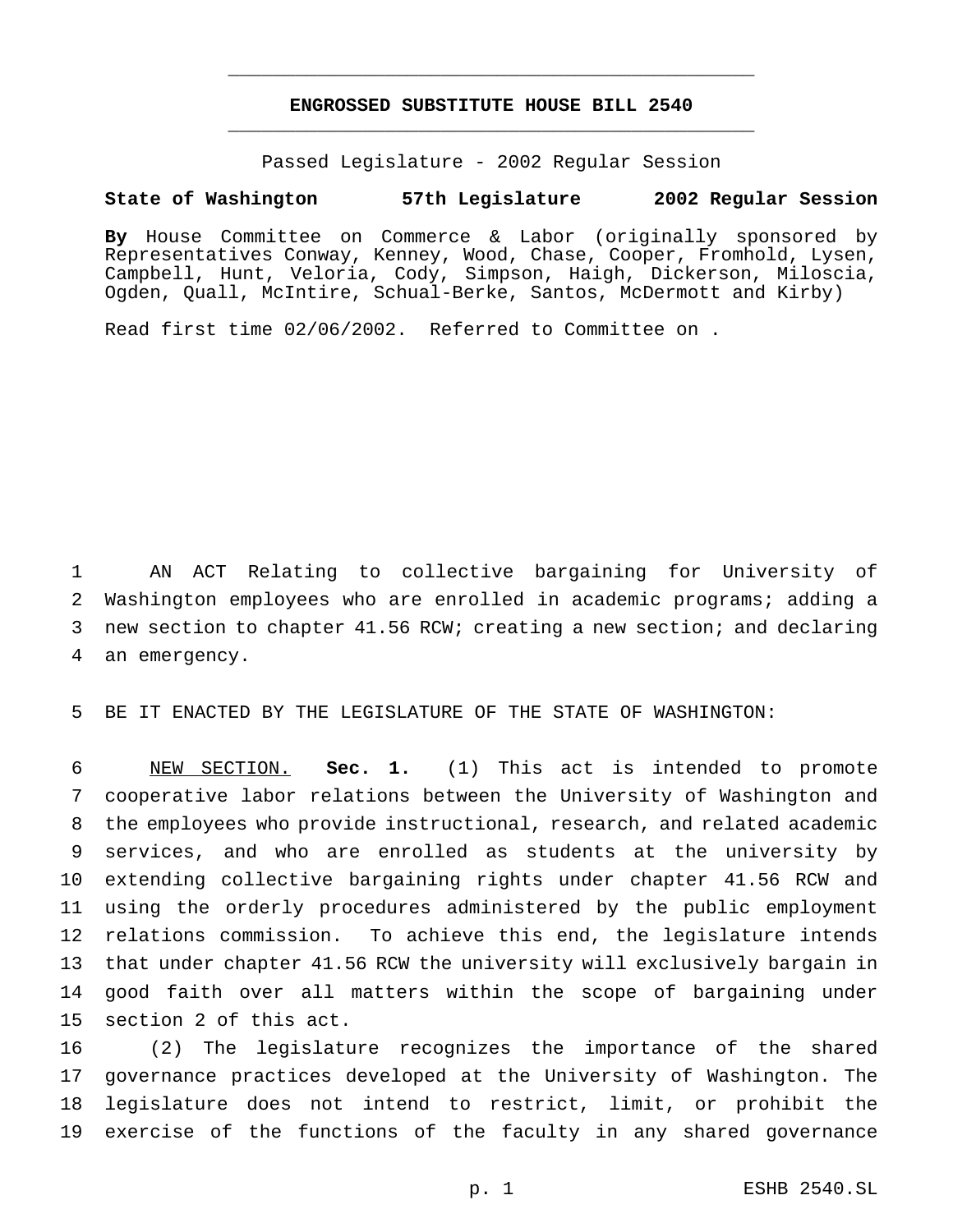mechanisms or practices, including the faculty senate, faculty councils, and faculty codes of the University of Washington; nor does the legislature intend to restrict, limit, or prohibit the exercise of the functions of the graduate and professional student senate, the associated students of the University of Washington, or any other student organization in matters outside the scope of bargaining covered by chapter 41.56 RCW.

 (3) The legislature intends that nothing in this act will restrict, limit, or prohibit the University of Washington from consideration of the merits, necessity, or organization of any program, activity, or service established by the University of Washington, including, but not limited to, any decision to establish, modify, or discontinue any such program, activity, or service. The legislature further intends that nothing in this act will restrict, limit, or prohibit the University of Washington from having sole discretion over admission requirements for students, criterion for the award of certificates and degrees to students, academic criterion for selection of employees covered by this chapter, initial appointment of students, and the content, conduct, and supervision of courses, curricula, grading requirements, and research programs.

 (4) The legislature does not intend to limit the matters excluded from collective bargaining to those items specified in this act.

 NEW SECTION. **Sec. 2.** A new section is added to chapter 41.56 RCW to read as follows:

 (1) In addition to the entities listed in RCW 41.56.020, this chapter applies to the University of Washington with respect to employees who are enrolled in an academic program and are in a classification in (a) through (i) of this subsection on any University of Washington campus. The employees in (a) through (i) of this subsection constitute an appropriate bargaining unit:

- (a) Predoctoral instructor;
- (b) Predoctoral lecturer;
- (c) Predoctoral teaching assistant;
- (d) Predoctoral teaching associates I and II;

 (e) Tutors, readers, and graders in all academic units and tutoring centers;

(f) Predoctoral staff assistant;

(g) Predoctoral staff associates I and II;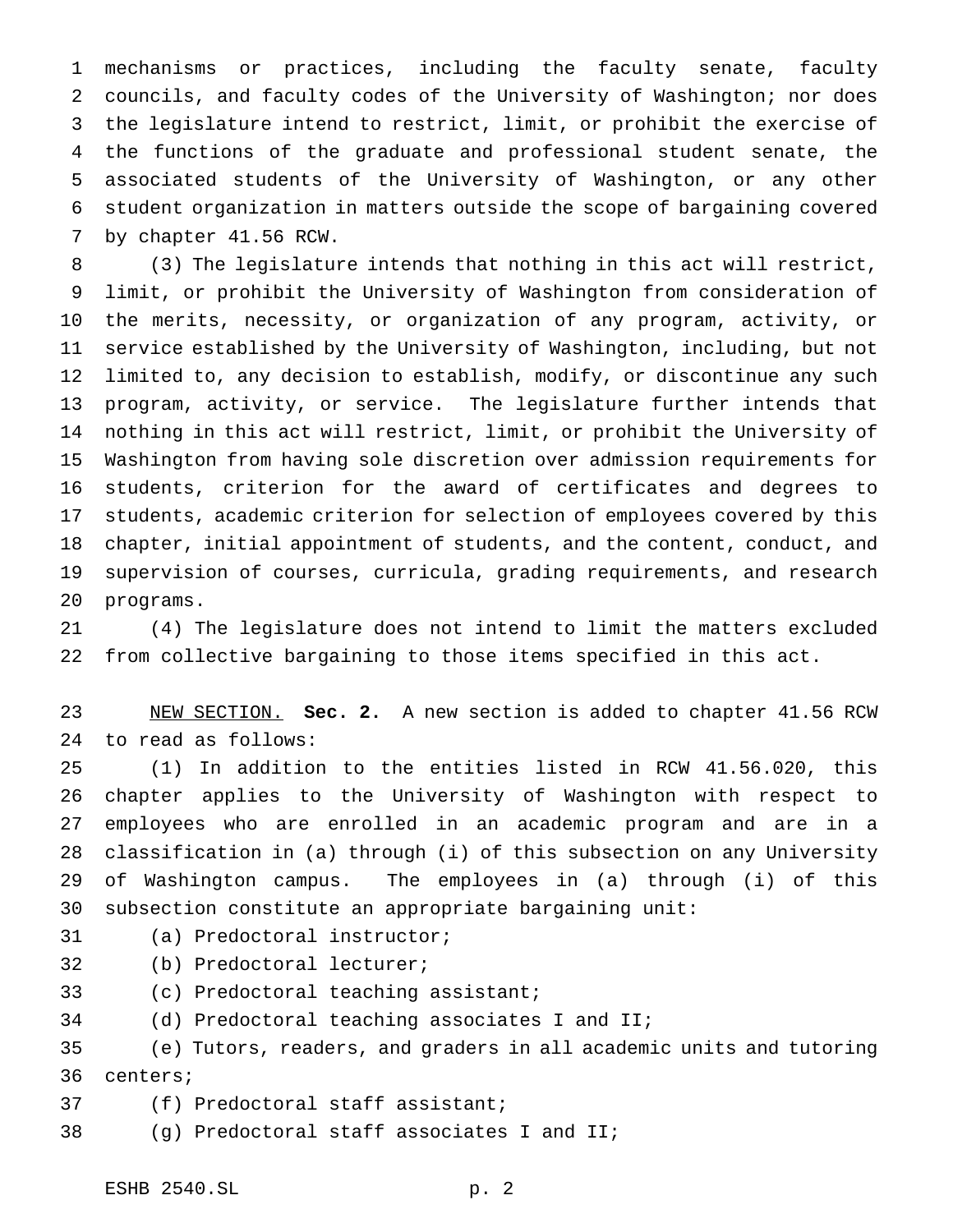(h) Except as provided in this subsection (1)(h), predoctoral researcher, predoctoral research assistant, and predoctoral research associates I and II. The employees that constitute an appropriate bargaining unit under this subsection (1) do not include predoctoral researchers, predoctoral research assistants, and predoctoral research associates I and II who are performing research primarily related to their dissertation and who have incidental or no service expectations placed upon them by the university; and

 (i) All employees enrolled in an academic program whose duties and responsibilities are substantially equivalent to those employees in (a) through (h) of this subsection.

 (2)(a) The scope of bargaining for employees at the University of Washington under this section excludes:

 (i) The ability to terminate the employment of any individual if the individual is not meeting academic requirements as determined by the University of Washington;

 (ii) The amount of tuition or fees at the University of Washington. However, tuition and fee remission and waiver is within the scope of bargaining;

 (iii) The academic calendar of the University of Washington; and (iv) The number of students to be admitted to a particular class or class section at the University of Washington.

 (b)(i) Except as provided in (b)(ii) of this subsection, provisions of collective bargaining agreements relating to compensation must not exceed the amount or percentage established by the legislature in the appropriations act. If any compensation provision is affected by subsequent modification of the appropriations act by the legislature, both parties must immediately enter into collective bargaining for the sole purpose of arriving at a mutually agreed upon replacement for the affected provision.

 (ii) The University of Washington may provide additional compensation to student employees covered by this section that exceeds that provided by the legislature.

 NEW SECTION. **Sec. 3.** This act is necessary for the immediate preservation of the public peace, health, or safety, or support of the state government and its existing public institutions, and takes effect immediately.